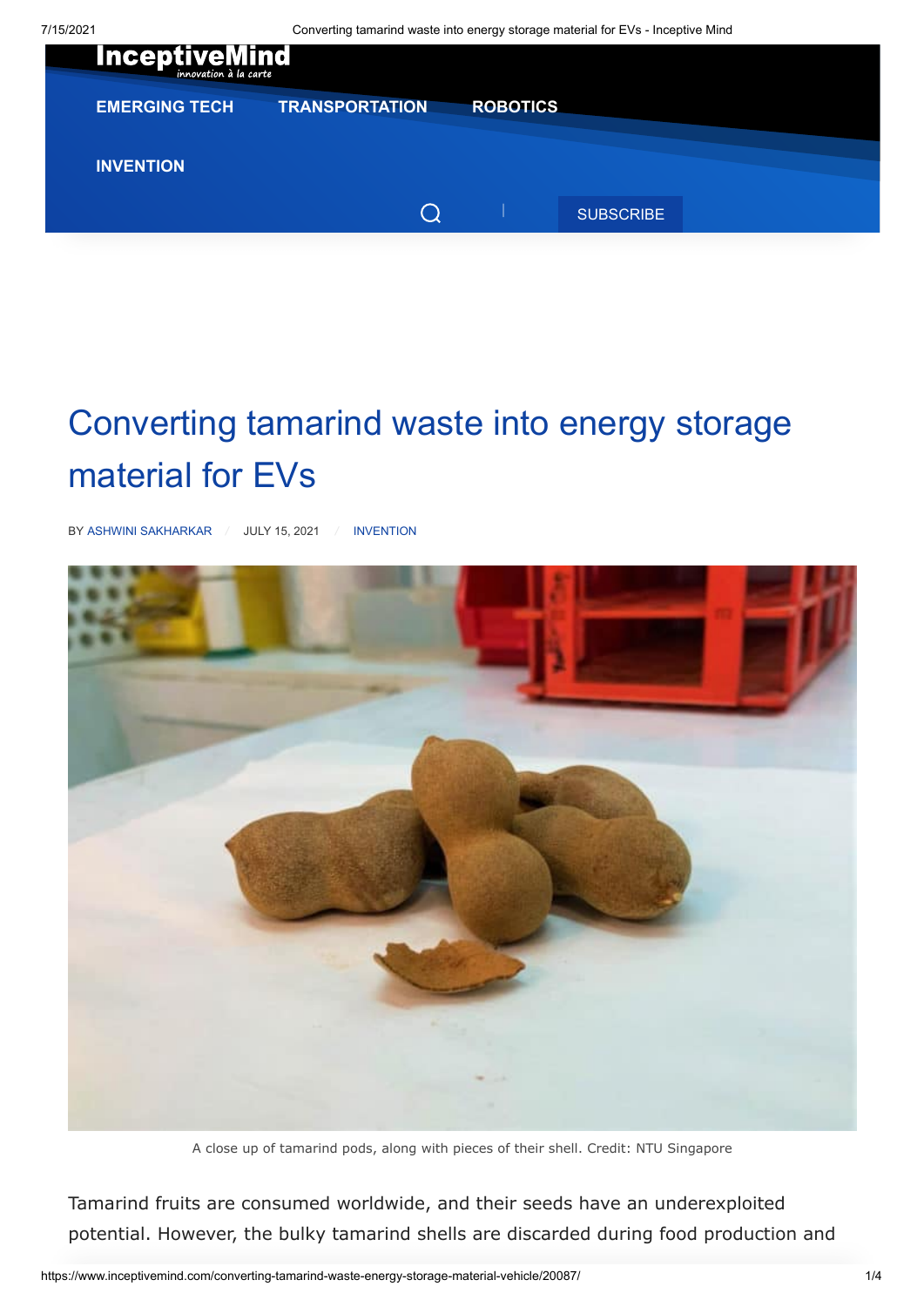

used in automobiles, buses, [electric vehicles](https://www.inceptivemind.com/tag/Electric-vehicle/), trains, and elevators.

The project also involved researchers from the Western Norway University of Applied Sciences and Alagappa University in India. They believe that these nanosheets, when scaled up, could be an eco-friendly alternative to their industrially produced counterparts and [cut down on waste at the same time.](https://www.inceptivemind.com/carvey-ehren-maigue-aureus-solar-panels-renewable-electricity/16348/)



Assistant Prof. (Steve) Cuong Dang displaying pieces of tamarind shell, which were integral to the study. Credit: NTU Singapore

[The researchers first washed tamarind fruit shells that were obtained as waste from the](https://www.inceptivemind.com/discarded-banana-waste-turned-biodegradable-recyclable-packaging/10524/) food industry and dried them at 100°C for around six hours before grinding them into powder. They then baked the powder in a furnace for 150 minutes at 700-900 degrees Celsius in the absence of oxygen to convert them into ultrathin sheets of carbon known as nanosheets.